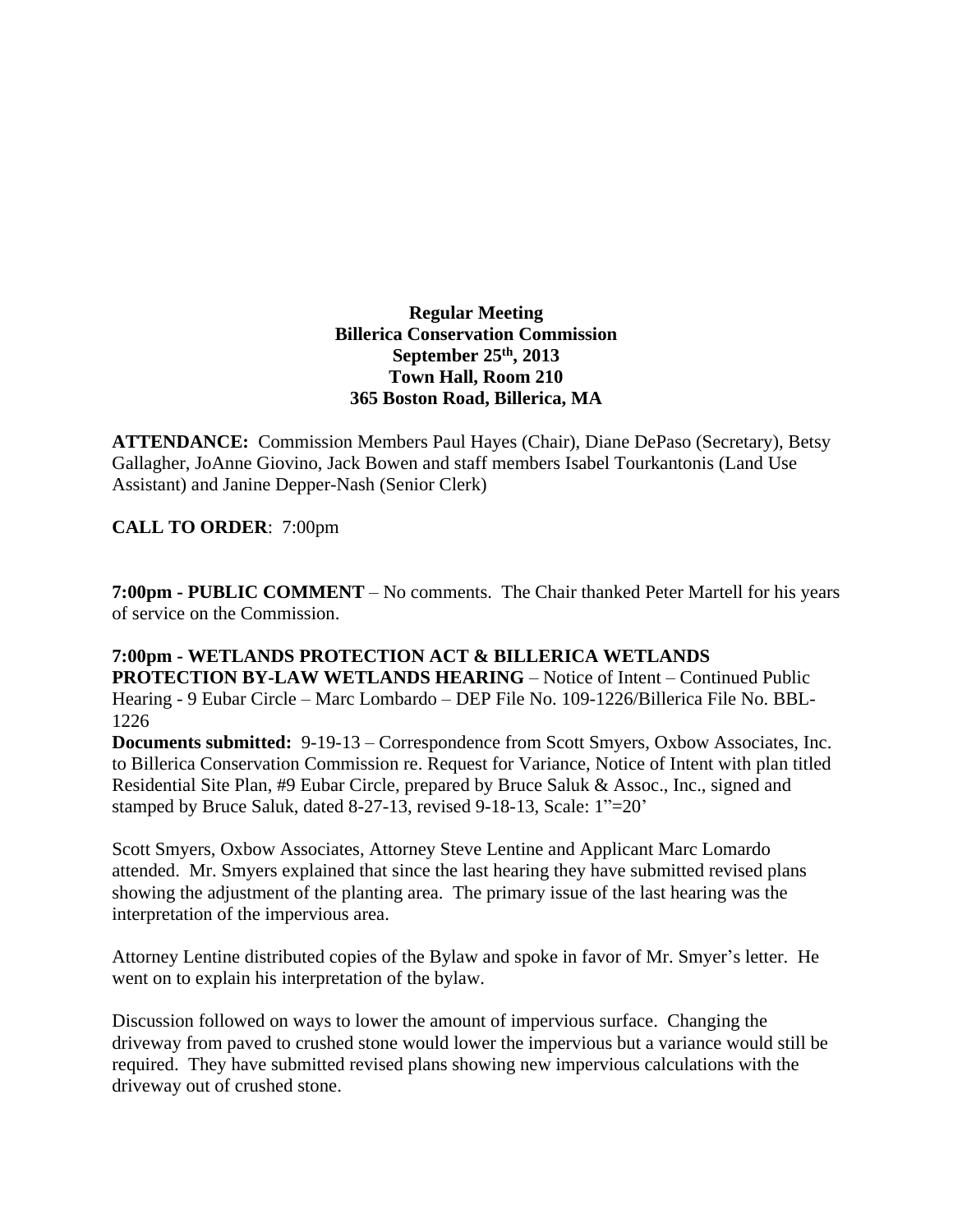Commission Members requested revised plans showing the visual barrier extended along the contour of the property to provide more room around the garage, pervious driveway, inlaw addition, the additional plantings that are being provided as mitigation, the size of the garage reduced to a 3-car garage, and the dimensions of the house added.

MOTION: TO continue this Hearing to October 9<sup>th</sup>, 2013. Moved by Commissioner Giovino, seconded by Commissioner DePaso. Carried. All in favor.

**8:05pm - WETLANDS PROTECTION ACT & BILLERICA WETLANDS PROTECTION BY-LAW WETLANDS HEARING** - **REQUEST FOR DETERMINATION OF APPLICABILITY** – MassDOT-Highway Division – Rte. 3 Mainline **Documents submitted:** Request for Determination of Applicability from MassDOT -9-24-13 – Correspondence from Andrea Norton to Adam Bossi, Janine Depper-Nash re. Request for Determination of Applicability, request for continuance

**MOTION:** TO continue this Hearing to October 9<sup>th</sup>, 2013. Moved by Commissioner Giovino, seconded by Commissioner DePaso. Carried. All in favor.

#### **ADMINISTRATIVE MATTERS/DIRECTOR'S REPORT**

**Discussion: 4 Minton Road** –Admin. Request for Relief 109-1215/BBL 1215 – Staff provided an update to the Commission and reviewed the plan and proposed mitigation. The Applicant is requesting relief from the condition concerning the visual barrier location and the 25' No Alteration Zone mitigation and is proposing other mitigation in lieu of strict adherence to the terms of the Order. The plan shows 4 areas of proposed mitigation within the No Alteration Zone and the proposed pool location. In total the proposed mitigation is 1, 408 square feet and the proposed pool and deck are 720 square feet in total. Additionally the Applicant is proposing to plant 4 shrubs along the edge of the wetland. The Commission needs to vote to either approve the request or to deny the request. A vote was taken which resulted in 4-1 against granting the request: NO (Commissioners DePaso, Giovino, Gallagher, Bowen) and YES (Commissioner Hayes). The request was denied.

**Discussion:** Warrant Articles 46 & 47 with Recreation Director – Peggy Hannon-Rizza, Director of Recreation, attended. She explained to the Commission that she was going before Town Meeting to request a change in the language for the purpose of 2 parcels within 22 acres of land at Micozzi Beach and wants to add language to include additional use of the parcels. She needs both the approval and support of the Conservation Commission. Commission Members requested a line showing the 25' Buffer Zone be added to the plans**. MOTION:** TO add additional language of parks, playground and recreational use to the deed for approximately 2 parcels. Moved by Commissioner DePaso, seconded by Commissioner Gallagher. Carried. All in favor.

**Certificate of Compliance Request**-7 Pleasant St-109-1180/BBL-1180 – Staff recommended issuing a Certificate of Compliance after a site inspection revealed the site had stabilized.